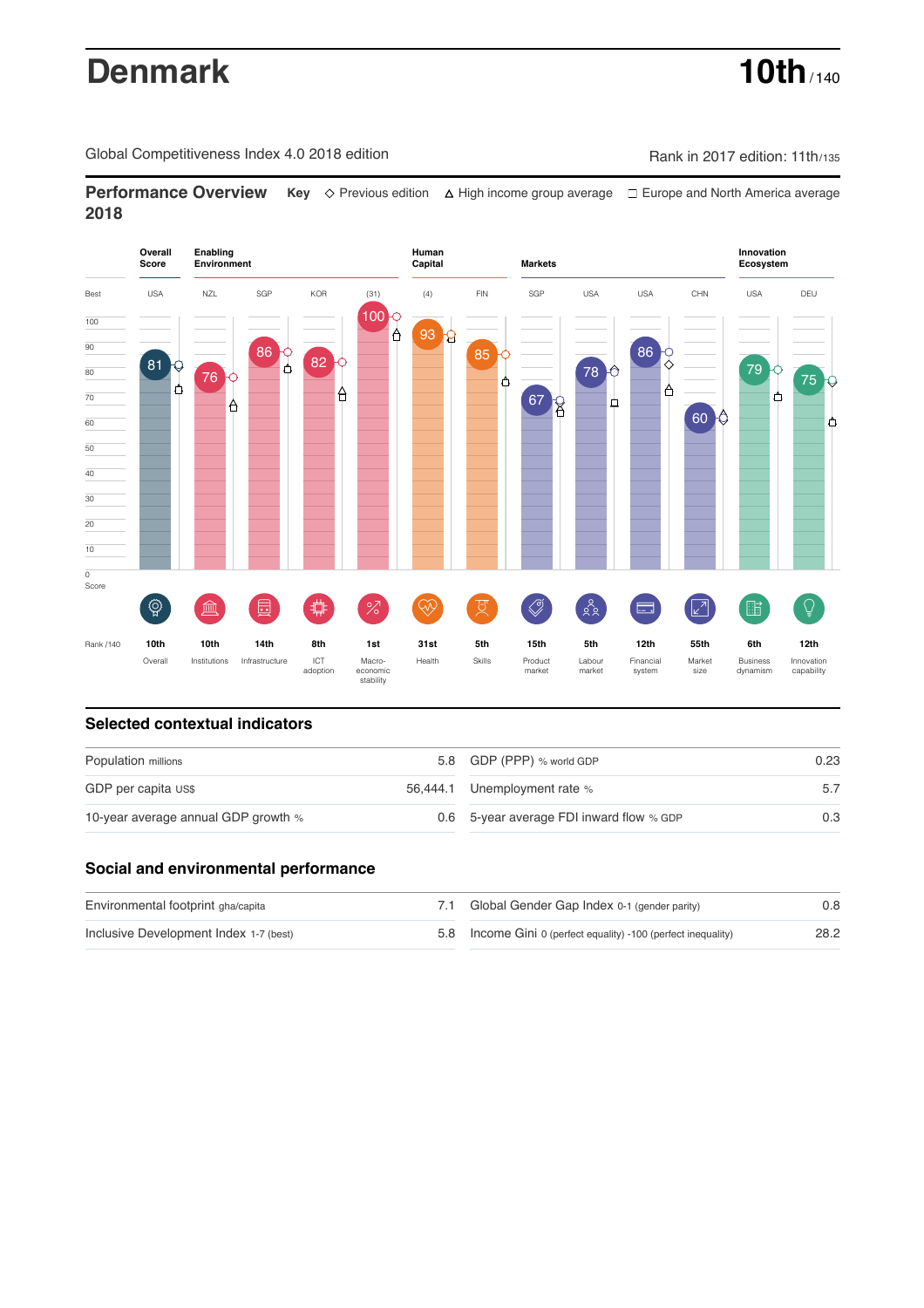### **Denmark 10th**/140

| <b>Index Component</b>                                                   | Value          | Score *                  | Rank/140 | <b>Best Performer</b>       |
|--------------------------------------------------------------------------|----------------|--------------------------|----------|-----------------------------|
| 寙<br>Pillar 1: Institutions 0-100 (best)                                 |                | 75.9 ↑                   | 10       | <b>New Zealand</b>          |
| 1.01 Organized crime 1-7 (best)                                          | 5.1            | 68.3 ↓                   | 55       | Finland                     |
| 1.02 Homicide rate /100,000 pop.                                         | 1.0            | 98.4 ↑                   | 30       | Multiple (9)                |
| 1.03 Terrorism incidence 0 (very high) -100 (no incidence)               | 99.9           | $99.9$ 1                 | 63       | Multiple (24)               |
| 1.04 Reliability of police services 1-7 (best)                           | 5.6            | $77.1 \;$ $\downarrow$   | 28       | Finland                     |
| 1.05 Social capital 0-100 (high)                                         | 64.3           | 64.3 $\sqrt{ }$          | 4        | Australia                   |
| 1.06 Budget transparency 0-100 (best)                                    | 65.4           | $65.4 =$                 | 42       | Multiple (2)                |
| 1.07 Judicial independence 1-7 (best)                                    | 6.1            | 85.7 ↓                   | 9        | Finland                     |
| 1.08 Efficiency of legal framework in challenging regulations 1-7 (best) | 4.2            | 54.0 ↑                   | 26       | Finland                     |
| 1.09 Freedom of the press 0-100 (worst)                                  | 14.0           | 86.0 ↓                   | 9        | Norway                      |
| 1.10 Burden of government regulation 1-7 (best)                          | 3.6            | 43.8 ↑                   | 56       | Singapore                   |
| 1.11 Efficiency of legal framework in settling disputes 1-7 (best)       | 5.2            | 69.2 ↑                   | 18       | Singapore                   |
| 1.12 E-Participation Index 0-1 (best)                                    | 1.00           | 100.0 $\uparrow$         | 1        | Multiple (3)                |
| 1.13 Future orientation of government 1-7 (best)                         | 4.7            | 62.2 $\uparrow$          | 19       | Singapore                   |
| 1.14 Incidence of corruption 0-100 (best)                                | 88.0           | 88.0 ↓                   | 2        | New Zealand                 |
| 1.15 Property rights 1-7 (best)                                          | 5.9            | 82.0 个                   | 13       | Finland                     |
| 1.16 Intellectual property protection 1-7 (best)                         | 5.6            | 76.5 ↓                   | 20       | Finland                     |
| 1.17 Quality of land administration 0-30 (best)                          | 24.5           | $81.7 =$                 | 21       | Singapore                   |
| 1.18 Strength of auditing and reporting standards 1-7 (best)             | 5.8            | 79.3 ↑                   | 18       | Finland                     |
| 1.19 Conflict of interest regulation 0-10 (best)                         | 6.7            | $67.0 =$                 | 32       | Multiple (2)                |
| 1.20 Shareholder governance 0-10 (best)                                  | 6.7            | $67.0 =$                 | 32       | Kazakhstan                  |
| 員<br>Pillar 2: Infrastructure 0-100 (best)                               |                | 86.3 ↑                   | 14       | Singapore                   |
| 2.01 Road connectivity index 0-100 (best)                                | 78.5           | $78.5 =$                 | 35       | <b>United States</b>        |
| 2.02 Quality of roads 1-7 (best)                                         | 5.5            | 75.8 ↑                   | 16       | Singapore                   |
| 2.03 Railroad density km of roads/square km                              | 49.6           | $100.0 =$                | 16       | Multiple (20)               |
| 2.04 Efficiency of train services 1-7 (best)                             | 4.3            | 55.5 $\sqrt{ }$          | 33       | Switzerland                 |
| 2.05 Airport connectivity score                                          | 125,461.4      | 66.3 ↓                   | 36       | Multiple (8)                |
| 2.06 Efficiency of air transport services 1-7 (best)                     | 5.8            | 80.4 $\sqrt{ }$          | 10       | Singapore                   |
| 2.07 Liner Shipping Connectivity Index 0-157.1 (best)                    | 55.8           | 55.8 $\uparrow$          | 24       | Multiple (4)                |
| 2.08 Efficiency of seaport services 1-7 (best)                           | 5.7            | 78.1 ↑                   | 6        | Singapore                   |
| 2.09 Electrification rate % pop.                                         | 100.0          | $100.0 =$                | 1        | Multiple (66)               |
| 2.10 Electric power transmission and distribution losses % output        | 5.3            | 98.7 ↑                   | 22       | Multiple (9)                |
| 2.11 Exposure to unsafe drinking water % pop.                            | 0.6            | $100.0 =$                | 8        | Multiple (23)               |
| 2.12 Reliability of water supply 1-7 (best)                              | 6.8            | 96.5 $\sqrt{ }$          | 8        | Switzerland                 |
| O<br>Pillar 3: ICT adoption 0-100 (best)                                 |                | $82.3$ ^                 | 8        | Korea, Rep.                 |
| 3.01 Mobile-cellular telephone subscriptions /100 pop.                   | 121.7          | $100.0 =$                | 64       | Multiple (68)               |
| 3.02 Mobile-broadband subscriptions /100 pop.                            | 129.0          | n/a                      | 10       | <b>United Arab Emirates</b> |
| 3.03 Fixed-broadband Internet subscriptions /100 pop.                    | 43.2           | 86.3 ↑                   | 3        | Switzerland                 |
| 3.04 Fibre Internet subscriptions /100 pop.                              | 11.0           | n/a                      | 18       | Korea, Rep.                 |
| 3.05 Internet users % pop.                                               | 97.0           | 97.0 $\uparrow$          | 5        | Iceland                     |
| <sup>%</sup> Pillar 4: Macroeconomic stability 0-100 (best)              | $\overline{a}$ | 100.0 $\uparrow$         | 1        | Multiple (31)               |
| 4.01 Inflation annual % change                                           | 0.7            | 100.0 $\uparrow$         | 1        | Multiple (74)               |
| 4.02 Debt dynamics 0-100 (best)                                          | 100.0          | $100.0 =$                | 1        | Multiple (36)               |
| Qÿ<br>Pillar 5: Health 0-100 (best)                                      |                | $93.4 \text{ } \uparrow$ | 31       | Multiple (4)                |
| 5.01 Healthy life expectancy years                                       | 69.9           | $93.4$ 1                 | 30       | Multiple (4)                |
| 섯<br>Pillar 6: Skills 0-100 (best)                                       | $\overline{a}$ | 84.9 $\sqrt{ }$          | 5        | Finland                     |
| 6.01 Mean years of schooling Years                                       | 12.4           | $82.8 =$                 | 20       | Finland                     |
| 6.02 Extent of staff training 1-7 (best)                                 | 5.3            | 71.3 ↑                   | 9        | Switzerland                 |
| 6.03 Quality of vocational training 1-7 (best)                           | 5.5            | 74.2 ↓                   | 5        | Switzerland                 |
| 6.04 Skillset of graduates 1-7 (best)                                    | 5.1            | 69.1 ↓                   | 11       | Switzerland                 |
| 6.05 Digital skills among population 1-7 (best)                          | 5.3            | 72.4 ↑                   | 12       | Sweden                      |
| 6.06 Ease of finding skilled employees 1-7 (best)                        | 4.9            | 64.3 $\sqrt{ }$          | 22       | <b>United States</b>        |
| 6.07 School life expectancy Years                                        | 19.1           | $100.0 =$                | 6        | Multiple (9)                |
| 6.08 Critical thinking in teaching 1-7 (best)                            | 5.5            | 75.2 ↓                   | 2        | <b>United States</b>        |
| 6.09 Pupil-to-teacher ratio in primary education Ratio                   | 10.7           | $98.2 =$                 | 12       | Multiple (6)                |
|                                                                          |                |                          |          |                             |